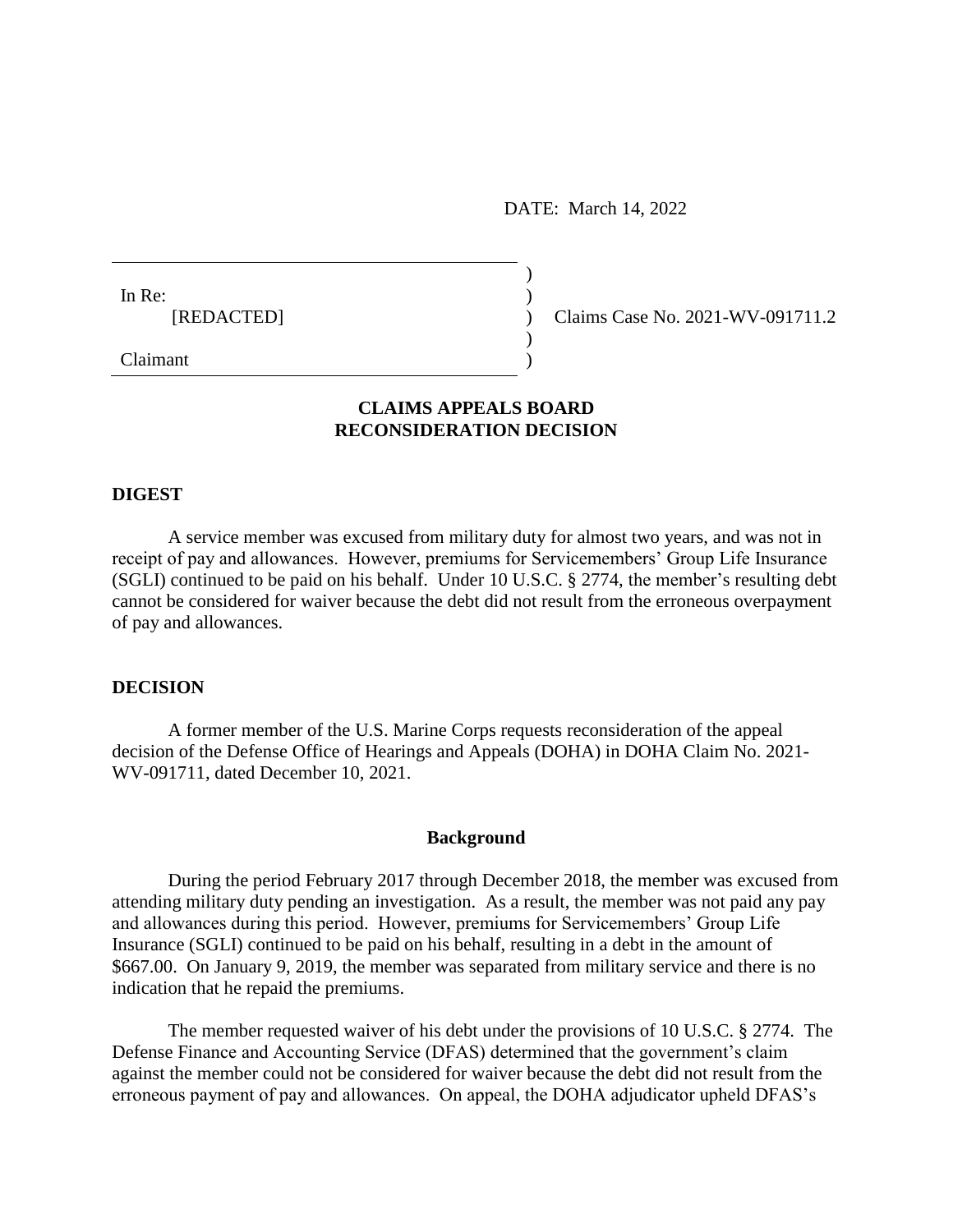determination. The adjudicator found that the debt resulting from premiums for SGLI being paid on the member's behalf could not be considered for waiver because the member did not receive any pay and allowances during the period in question. She advised him that he may find possible relief through the Board for Correction of Naval Records (BCNR) or the Department of Veterans Affairs (VA), since the VA administers the SGLI program.

In his request for reconsideration, the member states that he was told that DFAS would handle this matter because the Marine Corps made an administrative error in continuing to pay the SGLI premiums on his behalf. He states that he has been unable to convince DFAS of its authority to waive his indebtedness to correct a wrong committed. He now understands that he must go through the Department of the Navy to seek relief. Therefore, he wishes to exhaust his administrative remedies with DOHA by exercising his right to a reconsideration.

### **Discussion**

Section 2774 of title 10, United States Code, provides authority for waiving claims for erroneous payments of pay and certain allowances made to or on behalf of members or former members of the uniformed services, if collection of the claim would be against equity and good conscience and not in the best interests of the United States. Under the provisions of that statute, our authority is specifically limited to only claims which arose from an erroneous payment of pay and allowances.

The member's debt in this case did not rise from the erroneous payments of "pay or allowances" as that term is used in 10 U.S.C. § 2774(a) because SGLI premium payments made on a member's behalf do not constitute erroneous payments. *See* DOHA Claims Case No. 2016- WV-050304.2 (October 25, 2016); and DOHA Claims Case No. 99042101 (June 24, 1999).